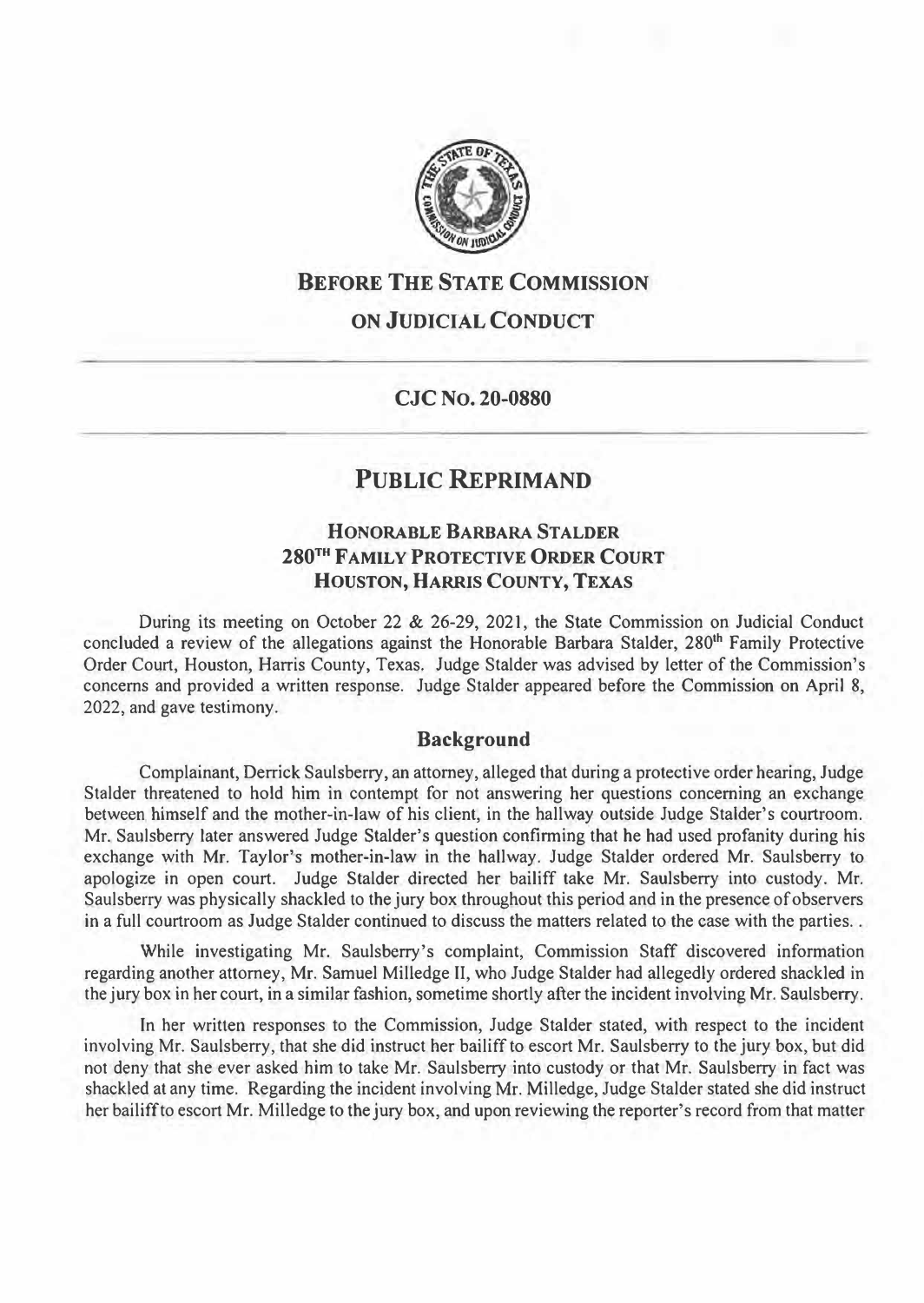she understood how her reference to setting the matter for contempt and reading Mr. Milledge his rights could reasonably lead a person to believe he was, or was about to be in, custody. The judge further explained she was not aware that Mr. Milledge had been cuffed or otherwise restrained.

After considering the evidence before it, the Commission enters the following findings and conclusions:

#### **FINDINGS OF FACT**

- 1. At all times relevant hereto, the Honorable Barbara Stalder, was judge of the 280<sup>th</sup> Family Protective Order Court, Houston, Harris County, Texas.
- 2. On February 10, 2020, Derrick Saulsberry ("Saulsberry"), an attorney, attended a protective order hearing representing Leslie Taylor ("Taylor"), his nephew, in the 280<sup>th</sup> Family Protective Order Court.
- 3. After she was alerted to an exchange of words in the hallway between Mr. Saulsberry and Sharon Hampton ("Hampton"), Taylor's mother-in-law, Judge Stalder took the bench and called the parties to approach the bench, including Hampton.
- 4. Judge Stalder swore everyone in and asked Hampton what happened in the hallway, and Hampton expressed her view of what had happened in the hallway with Saulsberry, including that he had cursed at her.
- 5. Saulsberry initially declined the judge's request to respond to Hampton's allegation he had cursed at her. After Judge Stalder threatened to hold him in contempt for not responding, Saulsberry acknowledged he had cursed at Hampton.
- 6. Judge Stalder proceeded to lecture Saulsberry about his professionalism and instructed him to apologize to Hampton, which he refused to do.
- 7. Judge Stalder then instructed her bailiff to escort Saulsberry into the jury box. The bailiff did so, and shackled Saulsberry to a chair in the jury box, where he remained shackled for approximately 20 minutes. Judge Stalder never held Saulsberry in contempt of court or instituted contempt proceedings of any kind.
- 8. Judge Stalder continued to discuss matters related to the protective order hearing with the parties, including Taylor, while his attorney, Saulsberry, was shackled in the jury box.
- 9. On February 18, 2020, Samuel Milledge, ("Milledge") an attorney, went to the 280<sup>th</sup> Family Protective Order Court to support his client, Milidia Stafford ("Stafford"), during her protective order hearing. While Milledge was serving as Stafford's attorney in another capacity, he was not representing her for the purposes of the protective order hearing.
- 10. After being informed about an exchange between Milledge and a court staffer in the hallway, Judge Stalder took the bench and asked Milledge to approach. Judge Stalder questioned him about the exchange, specifically about his behavior towards the staffer.
- 11. After Milledge told Judge Stalder the court staffer had been disrespectful towards him, Judge Stalder proceeded to lecture Milledge about his behavior. Judge Stalder then read Milledge his rights and had her bailiff escort him to the jury box where the bailiff shackled him to a chair.
- 12. After Milledge was shackled in the jury box, Judge Stalder stated to him he would sit there and that she would address a contempt hearing on the matter after the remainder of her morning docket.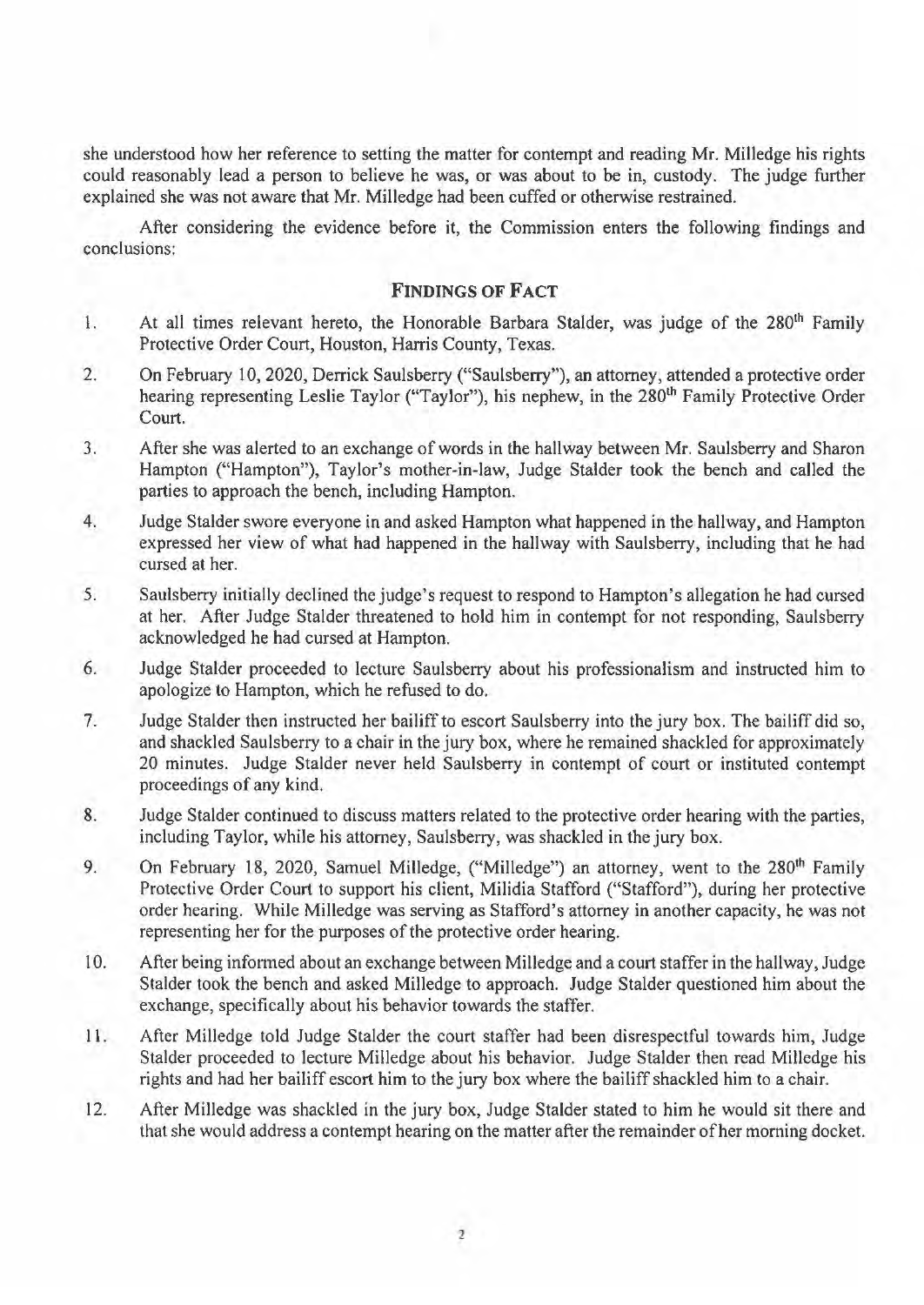- 13. Judge Stalder never found Milledge in contempt of court or instituted contempt proceedings of any kind.
- 14. While shackled in the jury box, Milledge called his son, Samuel Milledge II, ("Milledge II") also an attorney, and asked him to come to Judge Stalder's court to represent him.
- 15. When Milledge II arrived at court, he immediately went to talk to his father, but was confronted by the bailiff and they began to have an exchange.
- 16. Judge Stalder released Milledge after his son explained that Milledge had a trial to attend.
- 17. While leaving the courtroom, Milledge II had another exchange with the bailiff, and Judge Stalder called him back to the bench and told him to never step foot in her courtroom again.
- 18. The next day, Judge Stalder called Milledge and apologized to him for the situation that occurred in her courtroom and invited him and his son to her chamber to discuss it. During the discussion with Mr. Milledge and his son in her chambers, Judge Stalder apologized again for the situation that occurred in her courtroom.

### **RELEVANT STANDARDS**

- 1. Canon 38(4) of the Texas Code of Judicial Conduct states, in relevant part: "A judge shall be patient, dignified and courteous to litigants, jurors, witnesses, lawyers, and others with whom the judge deals in an official capacity..."
- 2. Canon 38(8) of the Texas Code of Judicial Conduct states, in relevant part: "A judge shall accord to every person who has a legal interest in a proceeding, or that person's lawyer, the right to be heard according to law... A judge shall require compliance with this subsection by court personnel subject to the judge's direction and control."
- 3. Article V, Section l-a(6)A of the Texas Constitution provides, in relevant part, that a judge shall not engage in "willful or persistent conduct" that "is clearly inconsistent with the proper performance of his duties or casts public discredit upon the judiciary ... "

#### **CONCLUSION**

Based on the record before it and the factual findings recited above, the Texas State Commission on Judicial Conduct has determined that the Honorable Barbara Stalder, judge of the 280<sup>th</sup> Family Protective Order Court, Houston, Harris County, Texas, should be publicly reprimanded for; (1) ordering Saulsberry escorted to the jury box where her bailiff shackled him to a chair in the jury box during a protective order hearing; and, continuing the hearing with the parties, including the Saulsberry's client, while Saulsberry was shackled in the jury box; and (2) just over a week later, having Milledge escorted to the jury box where her bailiff shackled him to a chair in the jury box; then, instructing Milledge's son who had arrived to represent Milledge, never to come into her courtroom again. In neither case did Judge Stalder initiate contempt proceedings of any kind against Saulsberry or Milledge. Judge Stalder's failures in these respects constituted willful and/or persistent failures to be patient, dignified and courteous towards the attorneys; willful and/or persistent disregard for Taylor's, as well as Saulsberry's and Milledge's rights to be heard according to law; and willful and/or persistent conduct that is clearly inconsistent with the proper performance of her duties and that cast public discredit upon the judiciary or the administration of